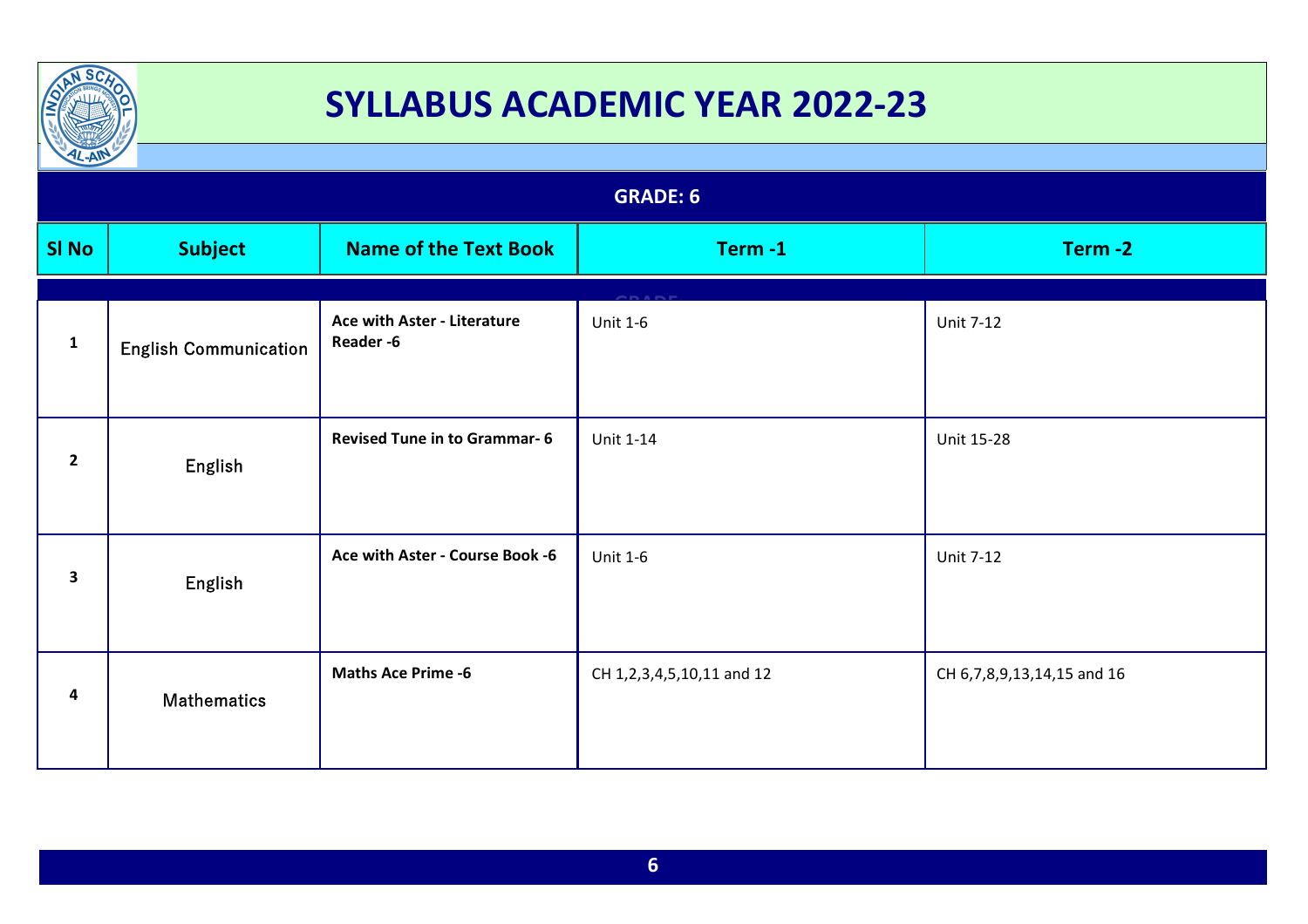

| $L-AW$         |                       |                                      | <b>GRADE: 6</b>                                     |                                                        |
|----------------|-----------------------|--------------------------------------|-----------------------------------------------------|--------------------------------------------------------|
|                |                       |                                      |                                                     |                                                        |
| <b>SI No</b>   | <b>Subject</b>        | <b>Name of the Text Book</b>         | Term-1                                              | Term-2                                                 |
|                |                       |                                      |                                                     |                                                        |
| 5              | <b>Physics</b>        | <b>Expanded Universal Science</b>    | chapter numbers 11 and 12                           | chapter numbers 13 and 14                              |
| 6              | Chemistry             | <b>Expanded Universal Science</b>    | Chapters: 4, 5 & 15                                 | Chapters: 16, 6 & 17                                   |
| $\overline{7}$ | <b>Biology</b>        | <b>Expanded Universal Science -6</b> | Chapters -1,2,3 &7                                  | Chapters - 8,9 & 10                                    |
| 8              | <b>Social Science</b> | <b>New Longman Vistas -6</b>         | History - 1,2,4,8Geography - 1,2Civics -<br>1, 2, 3 | History - 9,11 Geography -3,4,5,7, Civics -<br>4, 5, 7 |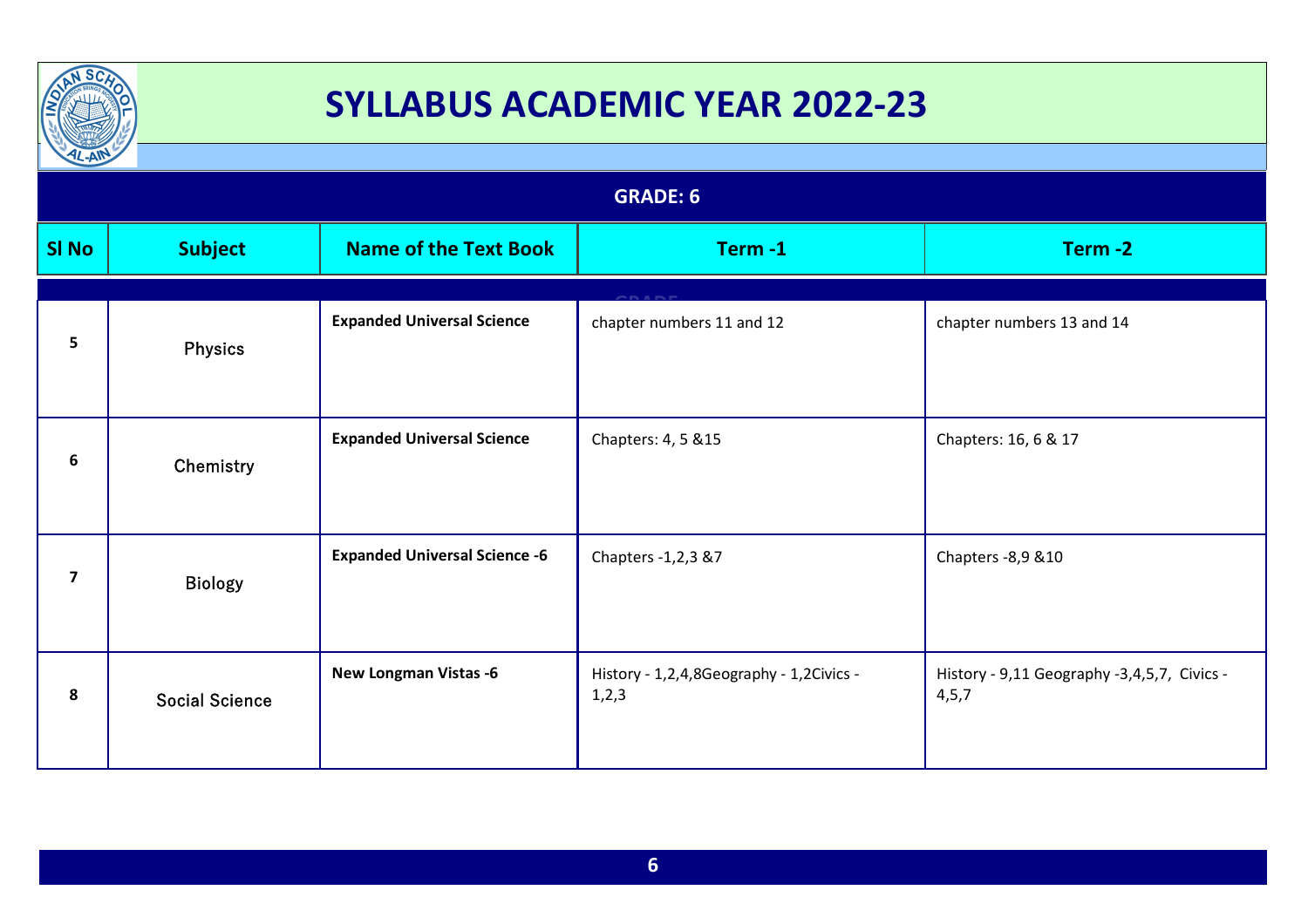

| TL-AIR       |                             |                                                 |                                                  |                                                    |
|--------------|-----------------------------|-------------------------------------------------|--------------------------------------------------|----------------------------------------------------|
|              | <b>GRADE: 6</b>             |                                                 |                                                  |                                                    |
| <b>SI No</b> | <b>Subject</b>              | <b>Name of the Text Book</b>                    | Term-1                                           | Term-2                                             |
|              |                             |                                                 | <b>ARANE</b>                                     |                                                    |
| 9            | <b>General Knowledge</b>    | <b>New General Knowledge Book -6</b>            | Chapters: 1 - 25                                 | Chapters: 26 - 50                                  |
| 10           | <b>General Arabic (MOE)</b> | العربية تجمعنا -Ministry of<br><b>Education</b> | سوق العمل<br>عملات مختلفة<br>التجارة الإلكترونية | لماذا أسافر<br>السفر و التكنولوجيا<br>وجهات سياحية |

الطعام

جائزة نوبل

|  | 11 | <b>UAE Social Studies</b> | <b>MOE</b> | Volume 1: Lesson 1 - 10Volume 2: Lesson<br>1 - 5 | Volume 2: Lesson 6 -10Volume 3: Lesson<br>$1 - 10$ |
|--|----|---------------------------|------------|--------------------------------------------------|----------------------------------------------------|
|--|----|---------------------------|------------|--------------------------------------------------|----------------------------------------------------|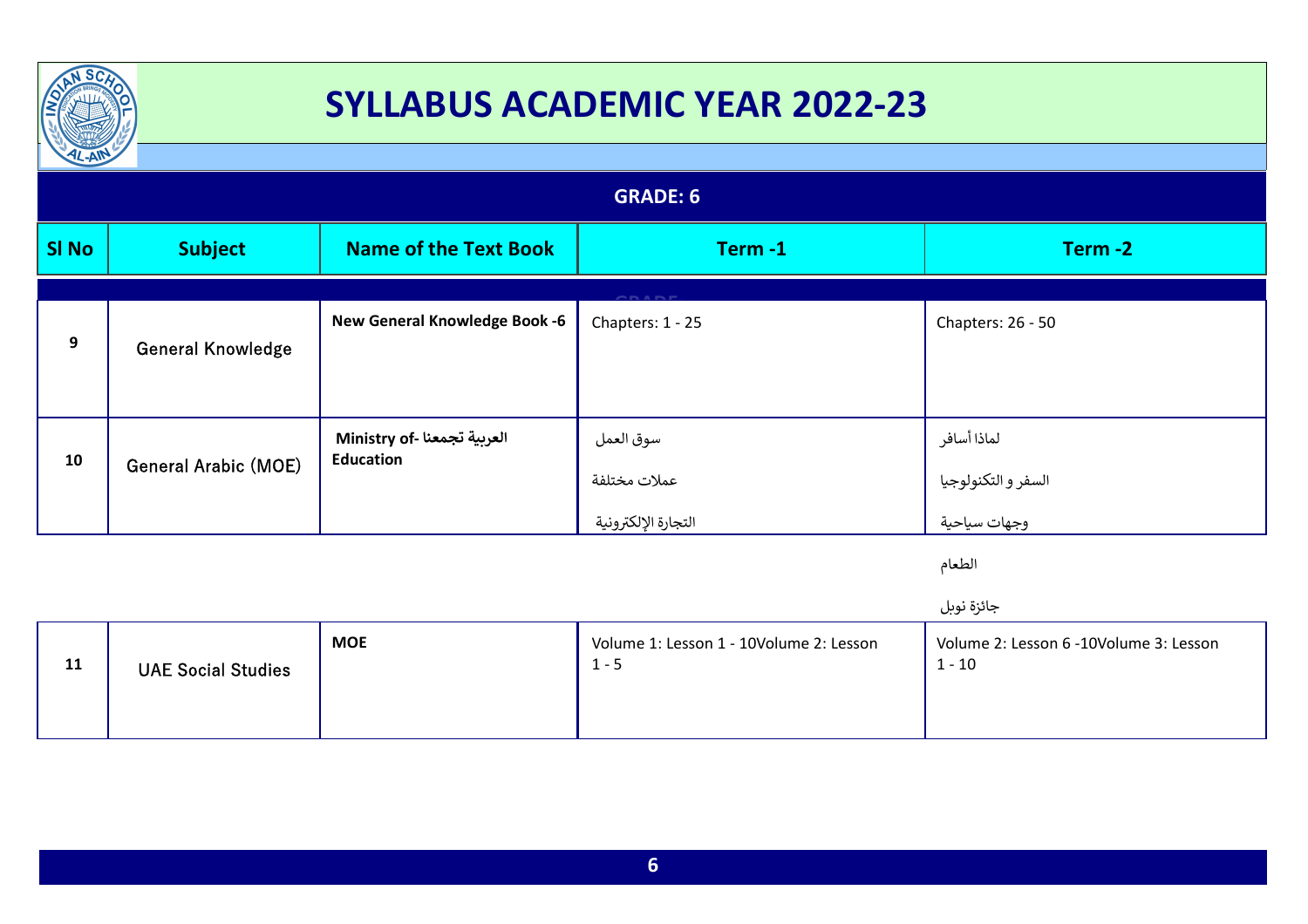

| $\frac{1}{2}$ |                        |                                                                                               |                                                                                                                                                  |                                                                                                                              |  |
|---------------|------------------------|-----------------------------------------------------------------------------------------------|--------------------------------------------------------------------------------------------------------------------------------------------------|------------------------------------------------------------------------------------------------------------------------------|--|
|               | <b>GRADE: 6</b>        |                                                                                               |                                                                                                                                                  |                                                                                                                              |  |
| <b>SI No</b>  | <b>Subject</b>         | <b>Name of the Text Book</b>                                                                  | Term-1                                                                                                                                           | Term-2                                                                                                                       |  |
|               |                        |                                                                                               |                                                                                                                                                  |                                                                                                                              |  |
| 12            | <b>Moral Education</b> | <b>Moral Education Text Book</b>                                                              | Unit -1: Chapters 1-5Unit - 2: Chapters 1-5                                                                                                      | Unit -3 : Chapters 1-5 Unit -4 : Chapters 1-<br>5 Unit - 5: Chapters 1-5                                                     |  |
| 13            | <b>Islamic Studies</b> | <b>Islamic Education -6</b>                                                                   | Unit:1 Lesson: 2Lesson: 5Unit: 2                                                                                                                 | Unit: 4 Lesson: 2Lesson: 5Unit: 5                                                                                            |  |
|               |                        |                                                                                               | Lesson: 2Lesson: 6 Unit: 3lesson:<br>2Lesson: 5                                                                                                  | Lesson: 2Unit: 6 Lesson: 3 Lesson:<br>4Lesson: 5                                                                             |  |
| 14            | <b>Islamic Studies</b> | Qura`n                                                                                        | Surat Al-sajda (1 -30)                                                                                                                           | Surat Al-Mulk (1 - 30)                                                                                                       |  |
| 15            | Hindi                  | Gunjan Hindi Paathmaala-6<br><b>Gulmohar Hindi Vyakaran Bhag -</b><br>$\overline{\mathbf{z}}$ | Chapter: 1,2,3,6 chapter 4 (reading, internal<br>assessment) grammar- Page<br>no., 64, 66, 68, 70, 92, 155, 158, 168, 177, 194,<br>206,225, 229. | Chapter: 10,12,13,18 chapter 14 (reading,<br>internal assessment) grammar- Page no., 44,<br>49, 64, 66, 68, 70, 92, 155, 158 |  |